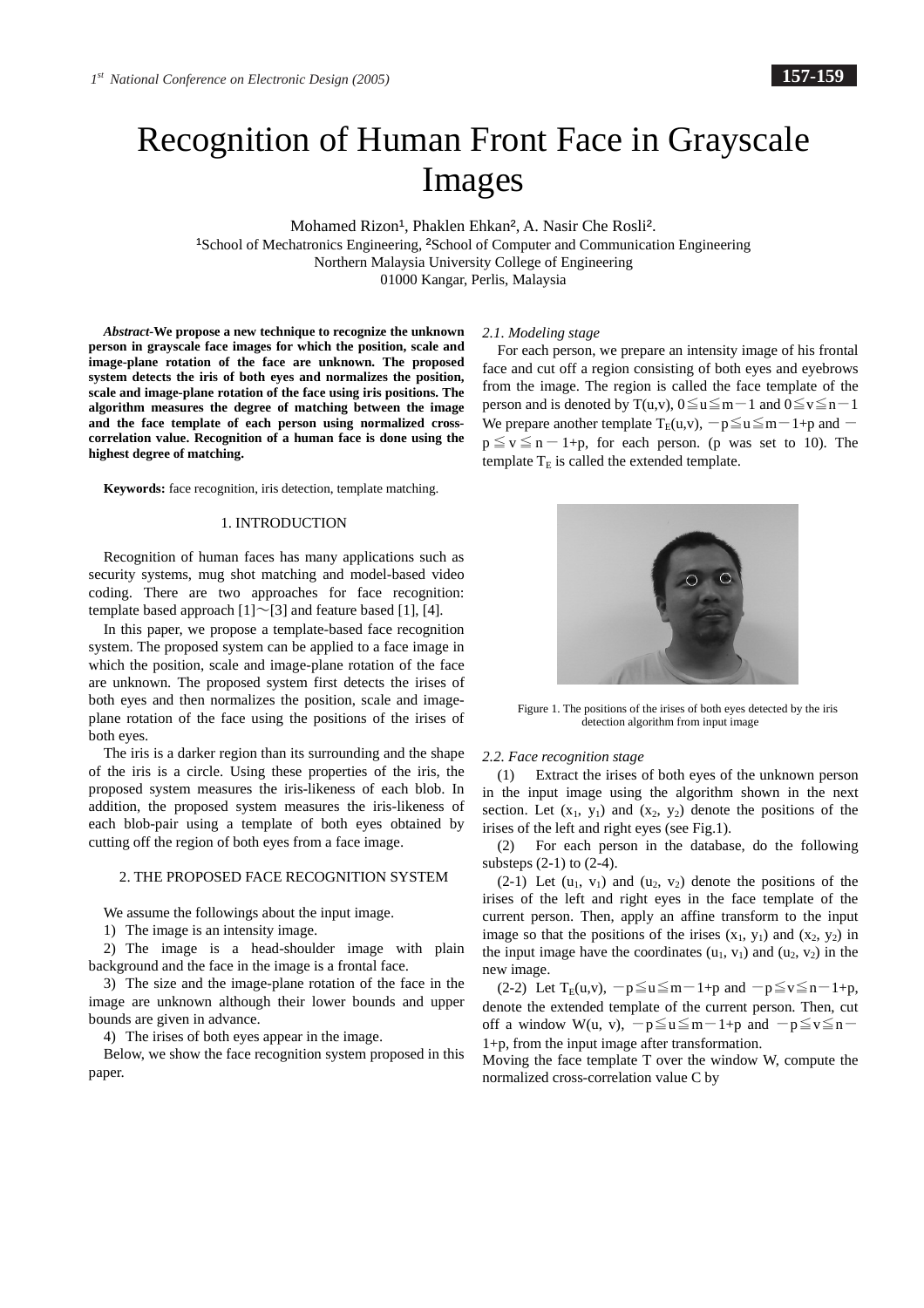$$
C = \frac{E(TW_T) - E(T)E(W_T)}{\sigma(T)\sigma(W_T)}
$$
(1)

 $W_T$  denotes a patch of W matched to T. E(T) and  $\sigma$  (T) are the average and the standard deviation of the intensities of pixels inside T.  $E(W_T)$  and  $\sigma$  (W<sub>T</sub>) are similarly defined.  $E(TW_T)$  denotes the average of the pixels-by-pixel products of T and  $W_T$ .

(2-4) Find the maximum value of C over all pixels inside W and let the maximum value of C denote the degree of match between the current person and the input image.

(1) Find a person that has the best match to the input image. We determine this person to be the unknown person in the image.

## 3. DETECTION OF THE IRISES

For each pixel  $(x,y)$  inside the face region, the algorithm computes a cost  $C(x, y)$  by

$$
C(x,y) = C_1(x,y) + C_2(x,y)
$$
 (2)

Let  $S(x,y)$  denote the square region with center  $(x,y)$  and side-length d. Then,  $C_1(x,y)$  is given by

$$
C_1(x, y) = \sum_{j=y-d/2}^{y+d/2} V_r(j) + \sum_{i=x-d/2}^{x+d/2} V_c(i)
$$
 (3)

 $V_r(i)$  and  $V_c(i)$  are the mean crossing numbers of row j and column i which are defined as follows.

Let  $I(i,j)$  denote the intensity values of pixels  $(i,j)$  in the image. Then, for each row j,  $V_r(j)$  represents the number of pixels (i,j),  $x-d/2 \leq i \leq x+d/2$ , such that one of the I(i-1,j) and  $I(i,j)$  is greater than  $\mu$  plus K and the other is smaller than  $\mu$  minus K where  $\mu$  is the average intensity of pixels (i,j),  $x-d/2 \le i \le x+d/2$  and K is a constant.  $V_c(i)$ denotes the number of pixels (i,j), y-d/2 $\leq j \leq y+d/2$ , such that one of the  $I(i,j-1)$  and  $I(i,j)$  is greater than  $\mu$ plus K and the other is smaller than  $\mu$  minus K.

 $C_2(x,y)$  is a function which evaluates the intensity difference between the central part and the boundary parts of  $S(x,y)$ .

After extracting the valley region from the face region, the proposed algorithm computes costs  $C(x,y)$  for all pixels  $(x,y)$ inside the valley region using the feature template proposed by [6]. The costs are given by (2). Next, as feature points, the proposed algorithms selects pixels (x,y) that give the local maxima of  $C(x,y)$ .

In the proposed iris detection algorithm, the irises are modeled by circles. Let (x,y) and r denotes the centers and the radii of the irises modeled by circles.

According to [7], the separability  $\eta$  between regions R<sub>1</sub> and  $R<sub>2</sub>$  of the eye template is given by

 $(P_i - \overline{P_m})^2$ ,  $B = n_1 (\overline{P_1} - \overline{P_m})^2 + n_2 (\overline{P_2} - \overline{P_m})^2$ 

*N*

*Pi Pm*

*i*

1

$$
\eta = \frac{B}{A}
$$
(4)  

$$
A = \sum_{i=1}^{N} (P_i - \overline{P}_m)^2, \quad B = n_1 (\overline{P}_1 - \overline{P}_m)^2 + n_2 (\overline{P}_2 - \overline{P}_m)^2
$$

where

 $n_k$  ( $k = 1,2$ ) : the number of pixels inside  $R_k$ ,

 $N=n_1+n_2$ ,

 $\overline{P_k}$  (*k* = 1,2) : the average intensity inside R<sub>k</sub>,

 $\overline{P_m}$  :the average intensity inside the union of R<sub>1</sub> and R<sub>2</sub>, *Pi* :the intensity values of pixels i.

Let  $\eta$  (x, y, r) denote the separability between two regions R<sub>1</sub> and  $R_2$  in the template with size r placed at pixel  $(x, y)$ . As the candidates for the irises, we select triplets  $(x, y, r)$  which give the local maxima of  $\eta$  (x, y, r). The circles defined by these triplets are called blobs in this paper.

Let  $B_i=(x_i, y_i, r_i)$  denote blobs obtained by the procedure shown in the last section. First, we apply the Canny edge detector [9] to the head region and then measures the fit of blobs to the edge image using the circular Hough transform [10]. We give the equation of a circle by

$$
(x-a)^2 + (y-b)^2 = r^2
$$
 (5)

where  $(a, b)$  is the circle center and r is the radius.

Let P denote an edge point lying on the boundary of the circle corresponding to the iris. If P has the position (x, y) and the orientation  $\theta$  and the error of  $\theta$  is at most  $\Delta$   $\theta$ , the center(a, b) of the circle lies on the arc given by  $R = \{(a, b) | a = x + r \cos(t),\}$ b=v+r sin(t),  $\theta + \pi - \Delta \theta \leq t \leq \theta + \pi + \Delta \theta$ . Below, we denote the arc defined above by (x, y, r,  $\theta + \pi - \Delta \theta$ ,  $\theta + \pi + \pi$  $\Delta \theta$ ). In the experiments,  $\Delta \theta$  was set to 45 [degrees].

First, for each  $r \in \{r_i - 1, r_i, r_i + 1\}$ , and for each edge point P inside the square region with center  $(x_i, y_i)$  and side-length 2r, enumerating all integer points (a,b) on the arc (x, y, r,  $\theta + \pi$  $\Delta \theta$ ,  $\theta + \pi + \Delta \theta$ ) where (x,y) and  $\theta$  are the position and the orientation of P, vote for  $(a, b, r)$ . Next, select  $(a, b, r)$  with the largest vote. We denote the largest vote by V(i), which is called the vote for  $B_i$ .

Next, we first place the template of Fig.2(a) at the position  $(x_i, y_i)$  on I(x, y) and then compute the separabilities  $\eta_{23}(i)$  and  $\eta_{24}(i)$  by using Eq.(4), where  $\eta_{kl}(i)$  denotes the separability between regions  $R_k$  and  $R_l$ . Similarly, we compute the separabilities  $\eta_{25}(i)$  and  $\eta_{26}(i)$  using the template of Fig.2(b).

Finally, the cost of each blob  $B_i$  is given as follows.  $C_b(i) = C_c(i) + C_s(i) + C_c(i) + C_c(i)$  (6)

$$
C_1(i) = \frac{V_{\text{max}}}{V(i)}, C_2(i) = \frac{|\eta_{23}(i) - \eta_{24}(i)|}{\eta_{23}(i) + \eta_{24}(i)}
$$
  
\n
$$
C_3(i) = \frac{|\eta_{25}(i) - \eta_{26}(i)|}{\eta_{25}(i) + \eta_{26}(i)}, C_4(i) = \frac{U(i)}{U_{\text{av}}}
$$

where

 $V(i)$ : the vote for  $B_i$  given by Hough transform,

 $V_{\text{max}}$ : the maximum of V(i) over all blobs,

 $U(i)$ : the average intensity inside  $B_i$ ,

 $U_{av}$ : the average of U(i) over all blobs.